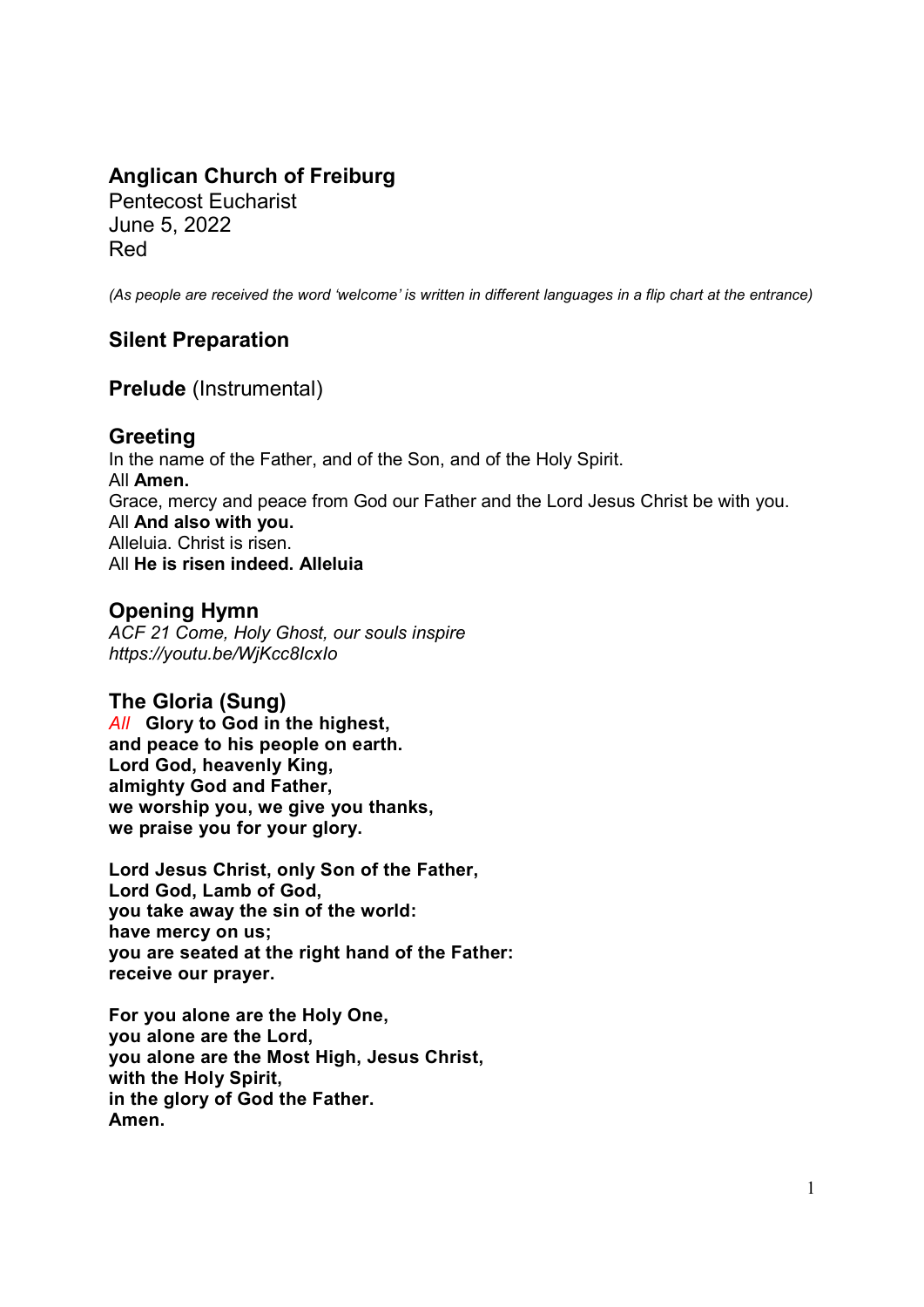### **Confession**

The Spirit of the Lord fills the world and knows our every word and deed. Let us then open ourselves to the Lord and confess our sins in penitence and faith.

Almighty God, you poured your Spirit upon gathered disciples creating bold tongues, open ears, and a new community of faith. We confess that we hold back the force of your Spirit among us. We do not listen for your word of grace, speak the good news of your love, or live as a people made one in Christ. Have mercy on us, oh God. Transform our timid lives by the power of your Spirit, and fill us with a flaming desire to be your faithful people, doing your will for the sake of Jesus Christ our Lord.

The Lord enrich us with his grace, and nourish us with his blessing; the Lord defend us in trouble and keep you from all evil; the Lord accept us prayers. and absolve us from our offences, for the sake of Jesus Christ, our Saviour. Amen.

#### Collect

God, who as at this time taught the hearts of your faithful people by sending to them the light of your Holy Spirit: grant us by the same Spirit to have a right judgement in all things and evermore to rejoice in his holy comfort; through the merits of Christ Jesus our Saviour, who is alive and reigns with you, in the unity of the Holy Spirit, one God, now and for ever.

#### Thanksgiving on the Platinum Jubilee of Coronation of Her Majesty the Queen.

(The coronation of Queen Elizabeth 11 happened at the West Minister Abby in London on the  $2^{nd}$  of June 1953. The Coronation service fell into six parts: the recognition, the oath, the anointing, the investiture (which includes the crowning), the enthronement and the homage.)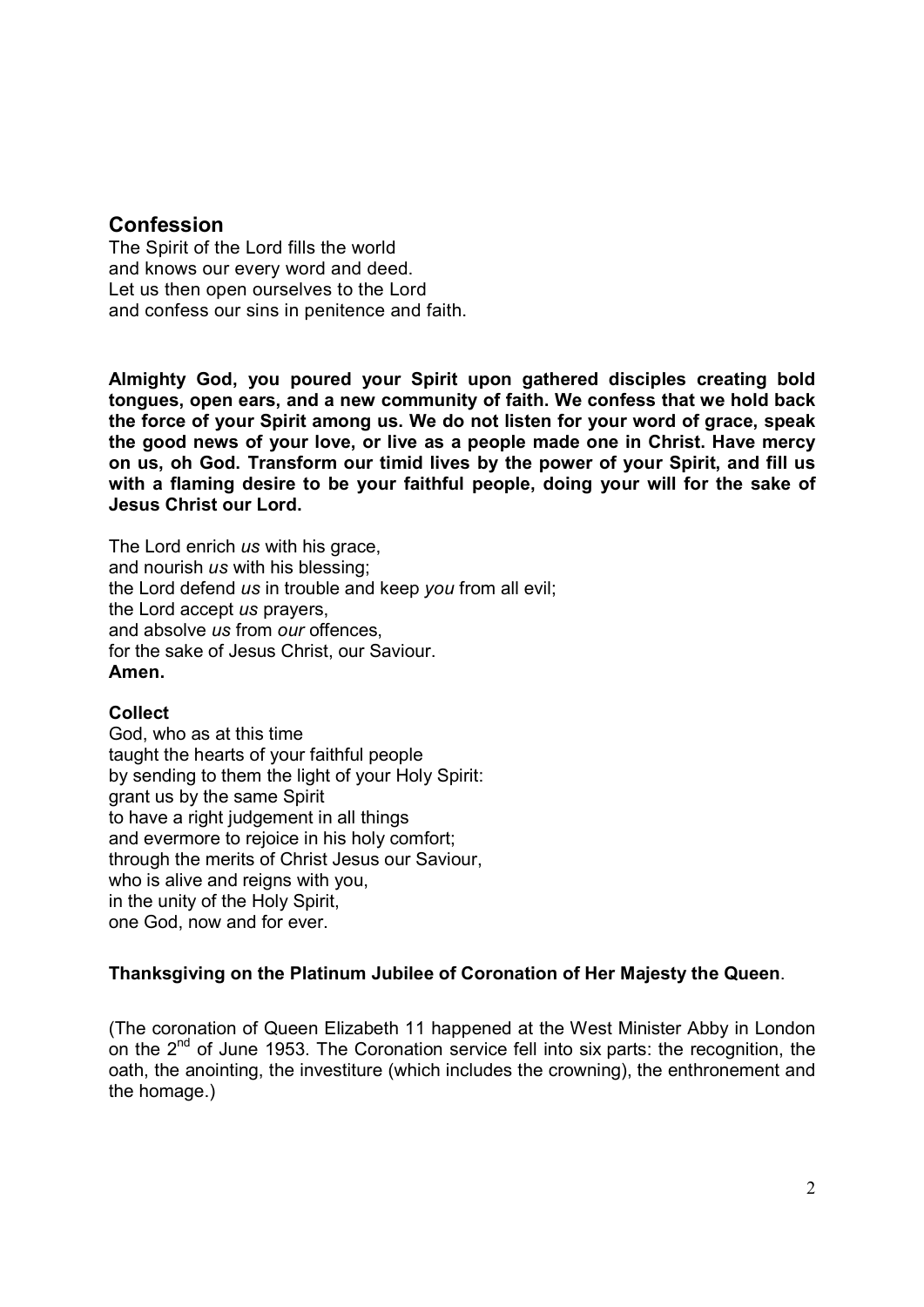# Coronation Prayer of Thanksgiving (adapted)

Lord of our lives and Father of all, let our thanksgiving prove itself in service to you and in honour of Her Majesty the Queen, in celebration of the Countries we come from, very specially the country that we have made our home and in fellowship with one another, for your Name's sake. Amen.

### The Psalm

(The Psalm 104:1-4 and 24-32 will be a celebration of languages with each verse being read in different languages)

## Psalm 104

<sup>1</sup>Praise the LORD, my soul.

LORD my God, you are very great;

you are clothed with splendor and majesty.

- <sup>2</sup>The LORD wraps himself in light as with a garment;
- he stretches out the heavens like a tent (v.1-2 in Russian)
- and lays the beams of his upper chambers on their waters.
- He makes the clouds his chariot

and rides on the wings of the wind.

 $4$  He makes winds his messengers,  $[4]$ flames of fire his servants. (v.3-4 in Ukranian)

- <sup>24</sup> O LORD, how manifold are your works! In wisdom you have made them all; the earth is full of your creatures.
- 25 Yonder is the sea, great and wide, creeping things innumerable are there, living things both small and great. (24-25 in Arabic)
- 26 There go the ships,

and Leviathan that you formed to sport in it.

<sup>27</sup> These all look to you

to give them their food in due season; (26-27 in French)

- $28$  when you give to them, they gather it up; when you open your hand, they are filled with good things.
- 29 When you hide your face, they are dismayed; when you take away their breath, they die and return to their dust. (28-29 in Twi)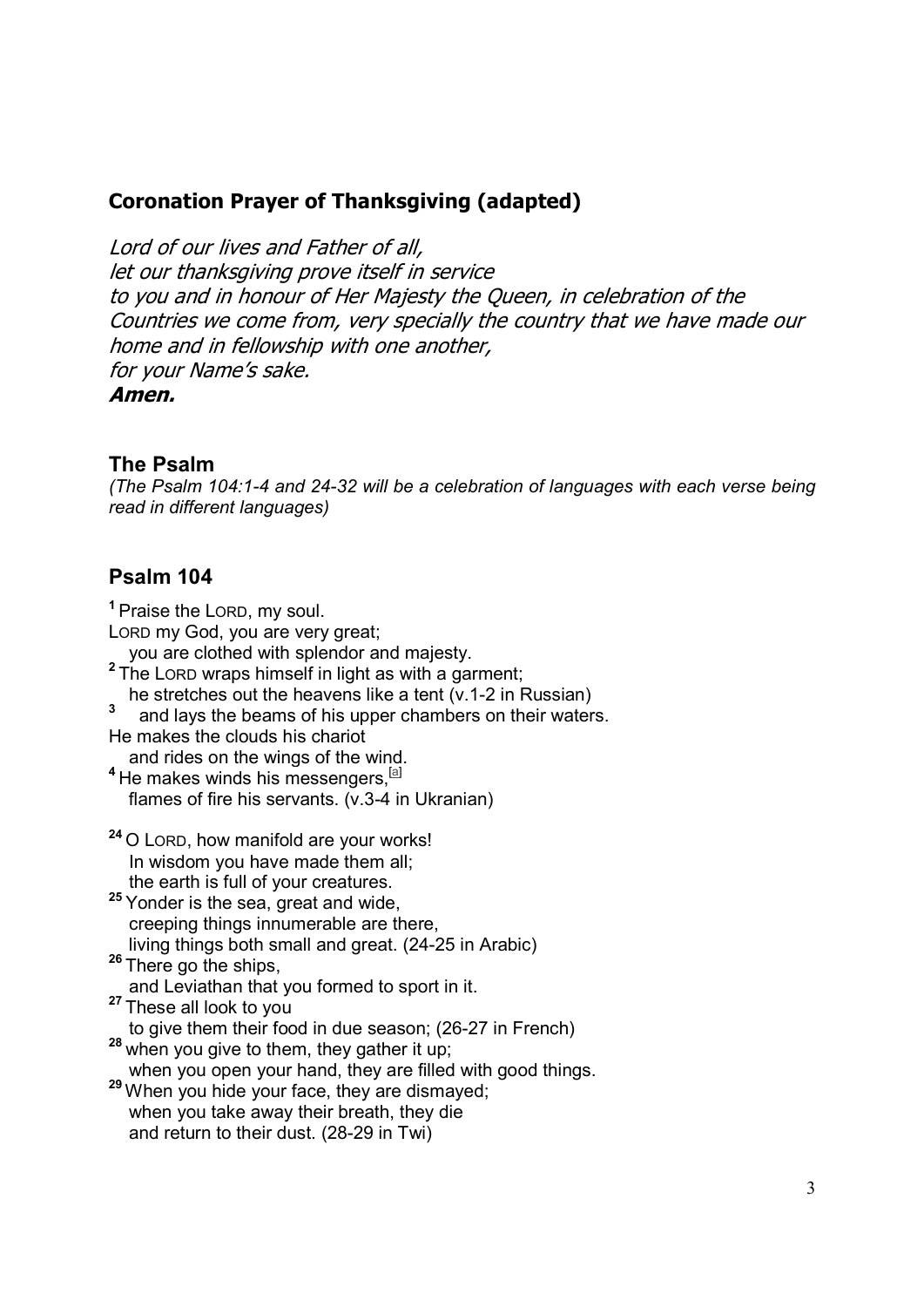- <sup>30</sup> When you send forth your spirit, they are created; and you renew the face of the ground.
- <sup>31</sup> May the glory of the LORD endure for ever; may the LORD rejoice in his works— (30-31 in Fante)
- <sup>32</sup> who looks on the earth and it trembles, who touches the mountains and they smoke.
- <sup>33</sup> I will sing to the LORD as long as I live;
	- I will sing praise to my God while I have being.(32-33 in Dutch)
- $34$  May my meditation be pleasing to him, for I rejoice in the LORD.
- <sup>35</sup> Let sinners be consumed from the earth,

and let the wicked be no more.

Bless the LORD, O my soul.

Praise the LORD! (34-35 in Korean)

#### Glory be to the Father and to the Son and to the Holy Spirit As it was in the beginning, is now and ever shall be. Amen

## The First Reading

(The first reading from Acts 2 will be read in different languages including Xhosa and Zulu)

Let us prepare ourselves for the Word of the Lord Our hearts and our minds are Open

The Coming of the Holy Spirit

2 When the day of Pentecost had come, they were all together in one place. <sup>2</sup> And suddenly from heaven there came a sound like the rush of a violent wind, and it filled the entire house where they were sitting. <sup>3</sup> Divided tongues, as of fire, appeared among them, and a tongue rested on each of them. <sup>4</sup>All of them were filled with the Holy Spirit and began to speak in other languages, as the Spirit gave them ability.

<sup>5</sup>Now there were devout Jews from every nation under heaven living in Jerusalem. <sup>6</sup> And at this sound the crowd gathered and was bewildered, because each one heard them speaking in the native language of each. <sup>7</sup>Amazed and astonished, they asked, 'Are not all these who are speaking Galileans? <sup>8</sup>And how is it that we hear, each of us, in our own native language? <sup>9</sup> Parthians, Medes, Elamites, and residents of Mesopotamia, Judea and Cappadocia, Pontus and Asia, <sup>10</sup> Phrygia and Pamphylia, Egypt and the parts of Libya belonging to Cyrene, and visitors from Rome, both Jews and proselytes, <sup>11</sup>Cretans and Arabs—in our own languages we hear them speaking about God's deeds of power.' <sup>12</sup> All were amazed and perplexed, saying to one another, 'What does this mean?' <sup>13</sup> But others sneered and said, 'They are filled with new wine.'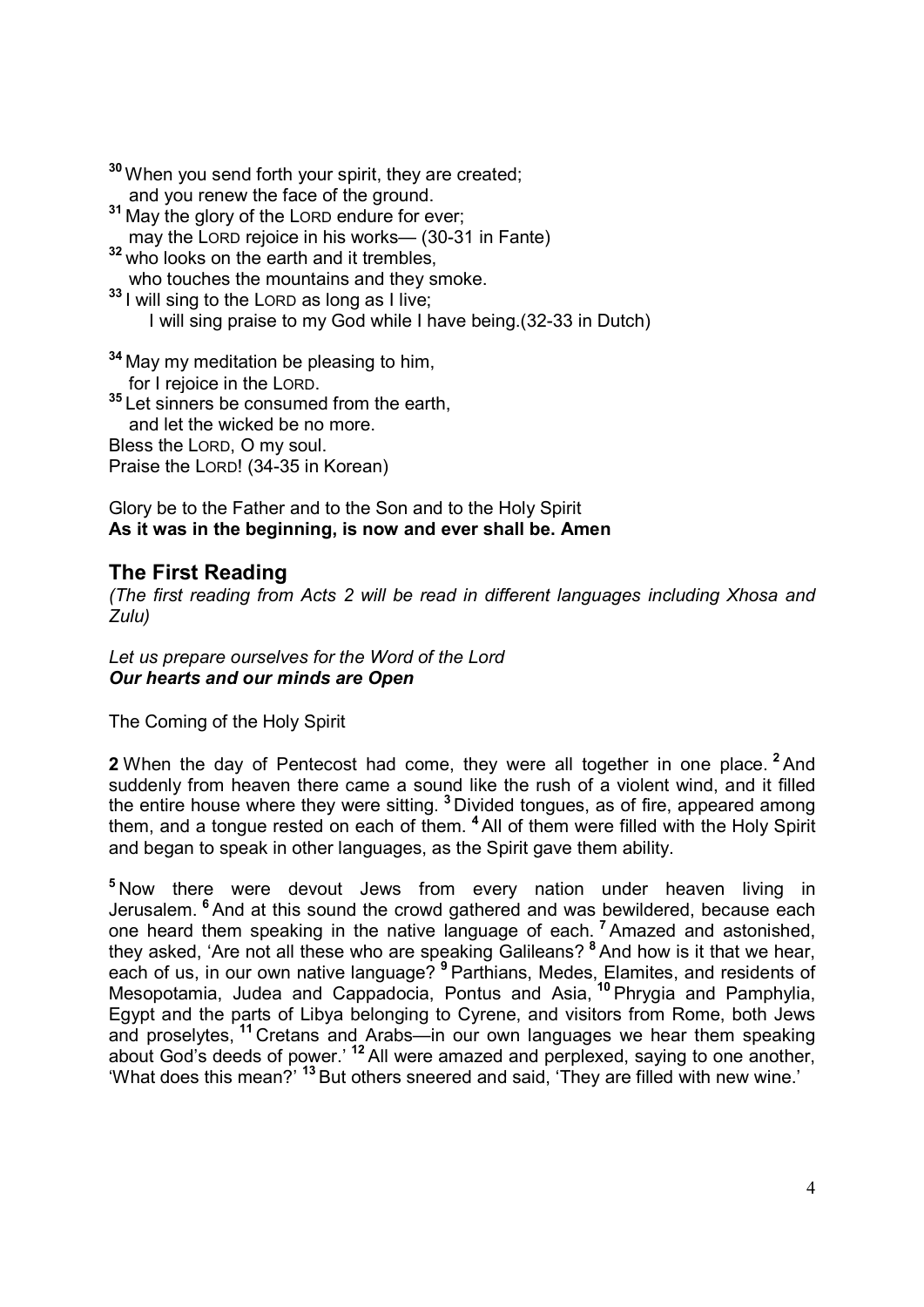<sup>14</sup> But Peter, standing with the eleven, raised his voice and addressed them: 'Men of Judea and all who live in Jerusalem, let this be known to you, and listen to what I say. <sup>15</sup> Indeed, these are not drunk, as you suppose, for it is only nine o'clock in the bay. Thacked, these did not did in, as you suppose, is it is a morning. <sup>16</sup> No, this is what was spoken through the prophet Joel:

<sup>17</sup> "In the last days it will be, God declares,

that I will pour out my Spirit upon all flesh,

and your sons and your daughters shall prophesy,

and your young men shall see visions,

and your old men shall dream dreams.

- <sup>18</sup> Even upon my slaves, both men and women, in those days I will pour out my Spirit; and they shall prophesy.
- <sup>19</sup> And I will show portents in the heaven above and signs on the earth below,

blood, and fire, and smoky mist.

<sup>20</sup> The sun shall be turned to darkness

and the moon to blood

before the coming of the great and glorious day of the Lord.

<sup>21</sup> And everyone who calls on the name of the Lord will be saved.'

# The Gradual Hymn

SoF 470, v. 1 (English), v. 2 German Praise to the Lord, the Almighty https://youtu.be/0JvCmvlm-Qg (from a Service to Celebrate the 60<sup>th</sup> Anniversary of The Coronation of Her Majesty Queen Elizabeth II, Westminster Abbey, Tuesday 4th June 2013)

# The Gospel Lesson

(The gospel lesson will be read in English, Malayalam, Greek, German, Hindi and Tamil)

Hear the gospel of our Lord Jesus according to John Glory to you O Lord

John 14:8-17

<sup>8</sup> Philip said to him, 'Lord, show us the Father, and we will be satisfied.' <sup>9</sup> Jesus said to him, 'Have I been with you all this time, Philip, and you still do not know me? Whoever has seen me has seen the Father. How can you say, "Show us the Father"? <sup>10</sup> Do you not believe that I am in the Father and the Father is in me? The words that I say to you I do not speak on my own; but the Father who dwells in me does his works. <sup>11</sup> Believe me that I am in the Father and the Father is in me; but if you do not, then believe me because of the works themselves.<sup>12</sup> Very truly, I tell you, the one who believes in me will also do the works that I do and, in fact, will do greater works than these, because I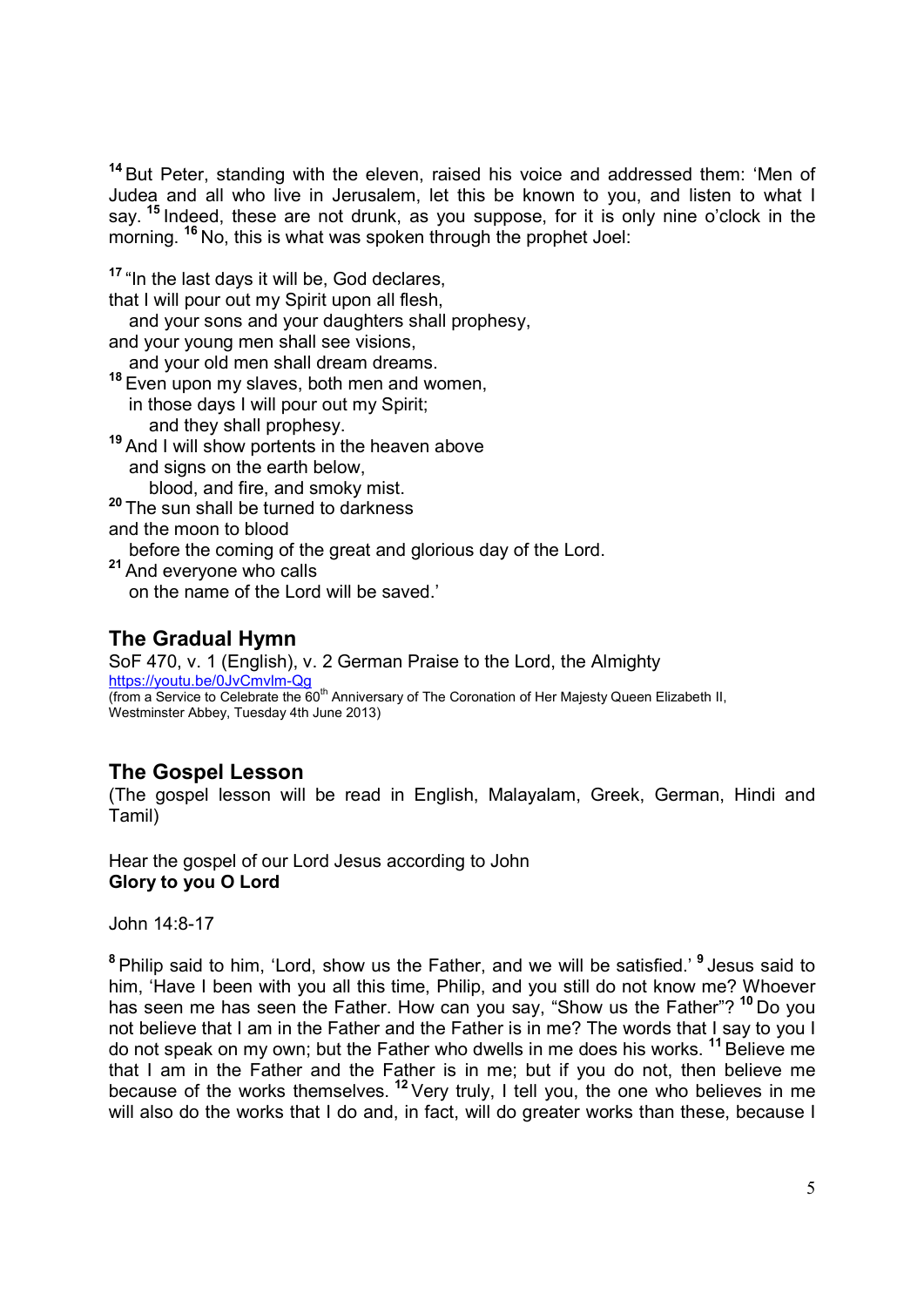am going to the Father. <sup>13</sup> I will do whatever you ask in my name, so that the Father may be glorified in the Son.  $^{14}$  If in my name you ask me $^{[a]}$  for anything, I will do it.

#### The Promise of the Holy Spirit

<sup>15</sup> 'If you love me, you will keep<sup>[</sup>b<sup>]</sup> my commandments. <sup>16</sup> And I will ask the Father, and he will give you another Advocate,<sup>[c]</sup> to be with you for ever. <sup>17</sup> This is the Spirit of truth, whom the world cannot receive, because it neither sees him nor knows him. You know him, because he abides with you, and he will be in you.

### Homily

(Conclusion of the Homily- He Lives in You)

(Join in the song in your own languages) ACF 124 Wa, wa, wa Emimimo https://youtu.be/\_yn98ri6OBU

## Intercession

## Sharing of Peace

(Each person will greet another using the word for peace in their language and try and teach one other person that word)

### Song in Preparation for the Eucharist

Hope for the children

Hope for the children in our midst, Facing a world that's conflict torn. All that they ask is time to grow, And live the years for which they're born. Hope for the children everywhere, We'll build with them a world of peace.

Hoffnung für Kinder unter uns, Die eine Welt voll Streiten seh'n: Sie wollen doch nur Zeit, zu wachsen Und Zeit, das Leben zu besteh'n. Hoffnung für Kinder überall. Wir bau'n mit ihnen die Welt des Friedens.

Text: Douglas L. Moschella Clark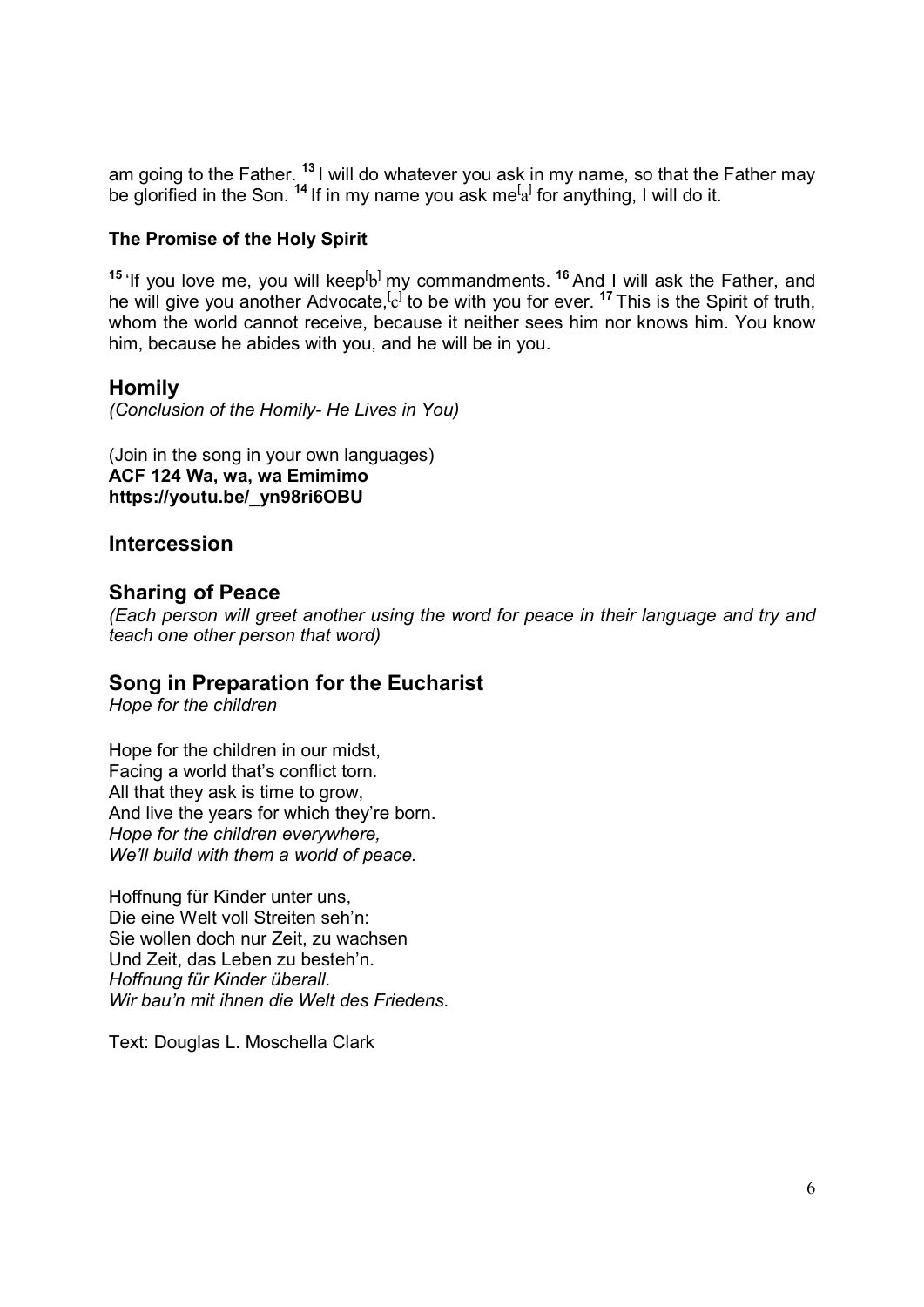# The Eucharistic Prayer

The Lord be with you All And also with you. Lift up your hearts. All We lift them to the Lord. Let us give thanks to the Lord our God.

#### All It is right to give thanks and praise.

It is indeed right and good, our duty and our joy, always and everywhere to give you thanks, holy Father, almighty and eternal God, through Jesus Christ the King of glory. Born of a woman, he came to the rescue of the human race. Dying for us, he trampled death and conquered sin. By the glory of his resurrection he opened the way to life eternal and by his ascension, gave us the sure hope that where he is we may also be. Therefore the universe resounds with Easter joy and with choirs of angels we sing for every to your praise:

#### All

ACF 53 Holy, Holy, Holy (Spanish, German, French, English) https://youtu.be/BqKUFWnRYrA

Lord, you are holy indeed, the source of all holiness; grant that by the power of your Holy Spirit, and according to your holy will, these gifts of bread and wine may be to us the body and blood of our Lord Jesus Christ; who, in the same night that he was betrayed, took bread and gave you thanks; he broke it and gave it to his disciples, saying: Take, eat; this is my body which is given for you; do this in remembrance of me. In the same way, after supper he took the cup and gave you thanks; he gave it to them, saying: Drink this, all of you; this is my blood of the new covenant, which is shed for you and for many for the forgiveness of sins.

Do this, as often as you drink it, in remembrance of me.

Great is the mystery of faith:

#### All: Christ has died: Christ is risen: Christ will come again.

And so, Father, calling to mind his death on the cross, his perfect sacrifice made once for the sins of the whole world; rejoicing in his mighty resurrection and glorious ascension, and looking for his coming in glory, we celebrate this memorial of our redemption. As we offer you this our sacrifice of praise and thanksgiving, we bring before you this bread and this cup and we thank you for counting us worthy to stand in your presence and serve you. Send the Holy Spirit on your people and gather into one in your kingdom all who share this one bread and one cup, so that we, in the company of [N and] all the saints, may praise and glorify you for ever, through Jesus Christ our Lord; by whom, and with whom, and in whom, in the unity of the Holy Spirit, all honour and glory be yours, almighty Father, for ever and ever. Amen.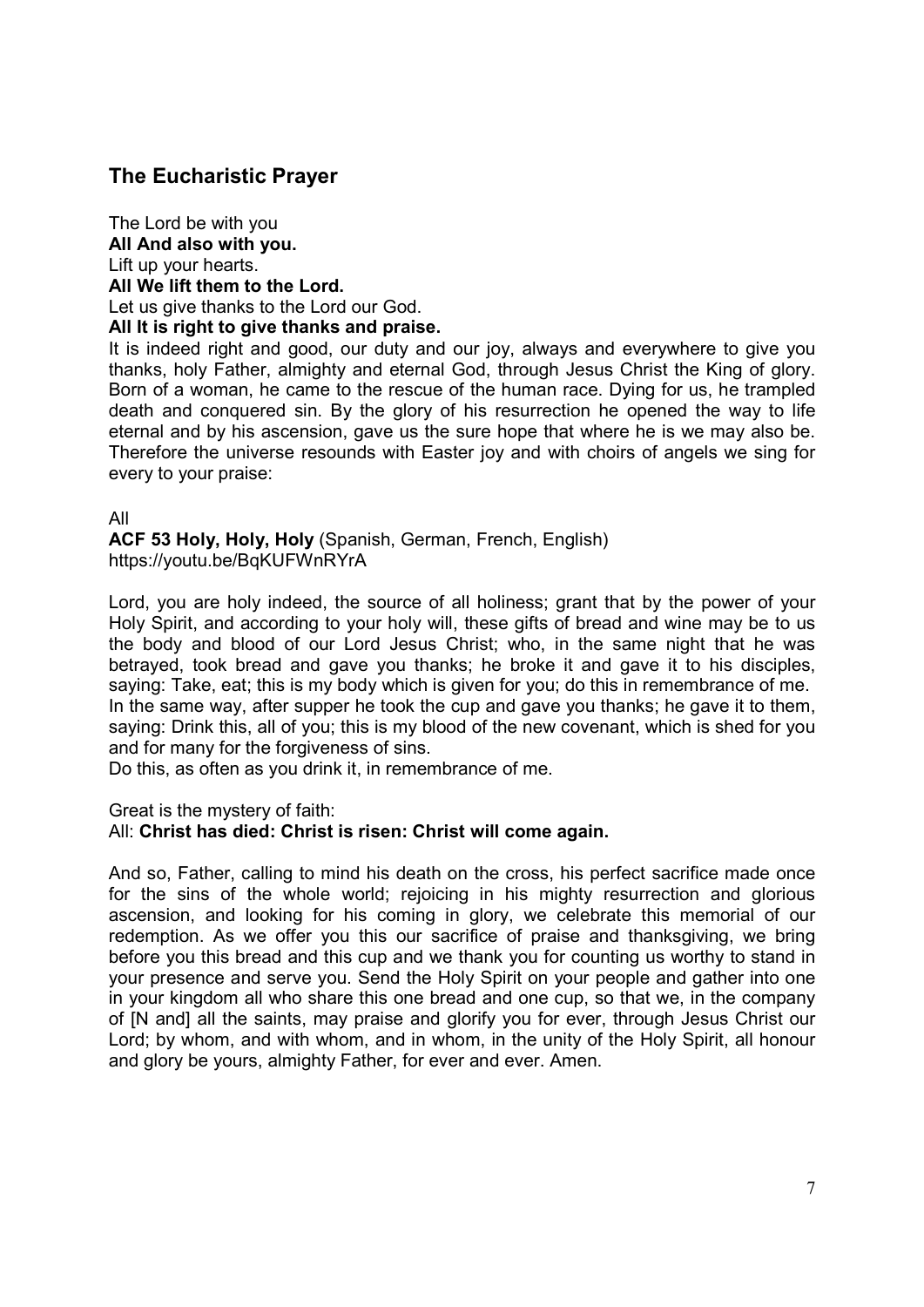Let us pray with confidence as our Saviour has taught us, All

Our Father, who art in heaven, hallowed be thy name; thy kingdom come; thy will be done; on earth as it is in heaven. Give us this day our daily bread. And forgive us our trespasses, as we forgive those who trespass against us. And lead us not into temptation; but deliver us from evil. For thine is the kingdom, the power and the glory, for ever and ever. Amen.

## The Breaking of the Bread

The priest breaks the consecrated bread and says Lord, we died with you on the cross. All Now we are raised to new life. We were buried in your tomb. All **Now we share in your resurrection.** Live in us, that we may live in you.

Alleluia. Christ our Passover is sacrificed for us. All Therefore let us keep the feast. Alleluia.

¶The AGNUS DEI, Jesus, Lamb of God, have mercy on us. Jesus, bearer of our sins, have mercy on us. Jesus, redeemer of the world, grant us your peace.

(During the distribution of Communion)

ACF 127 We are One in the Spirit https://youtu.be/bL5bT\_Ezeq8

#### Veni, Sancte Spiritus (Taizé)

Veni, Sancte Spiritus https://youtu.be/WmxXwAgkhWQ

Children's Song Jesus Loves Me https://youtu.be/2Kio5DMv0zM

### Post Communion

Let us pray.

Faithful God, who fulfilled the promises of Easter by sending us your Holy Spirit and opening to every race and nation the way of life eternal: open our lips by your Spirit, that every tongue may tell of your glory; through Jesus Christ our Lord. Amen.